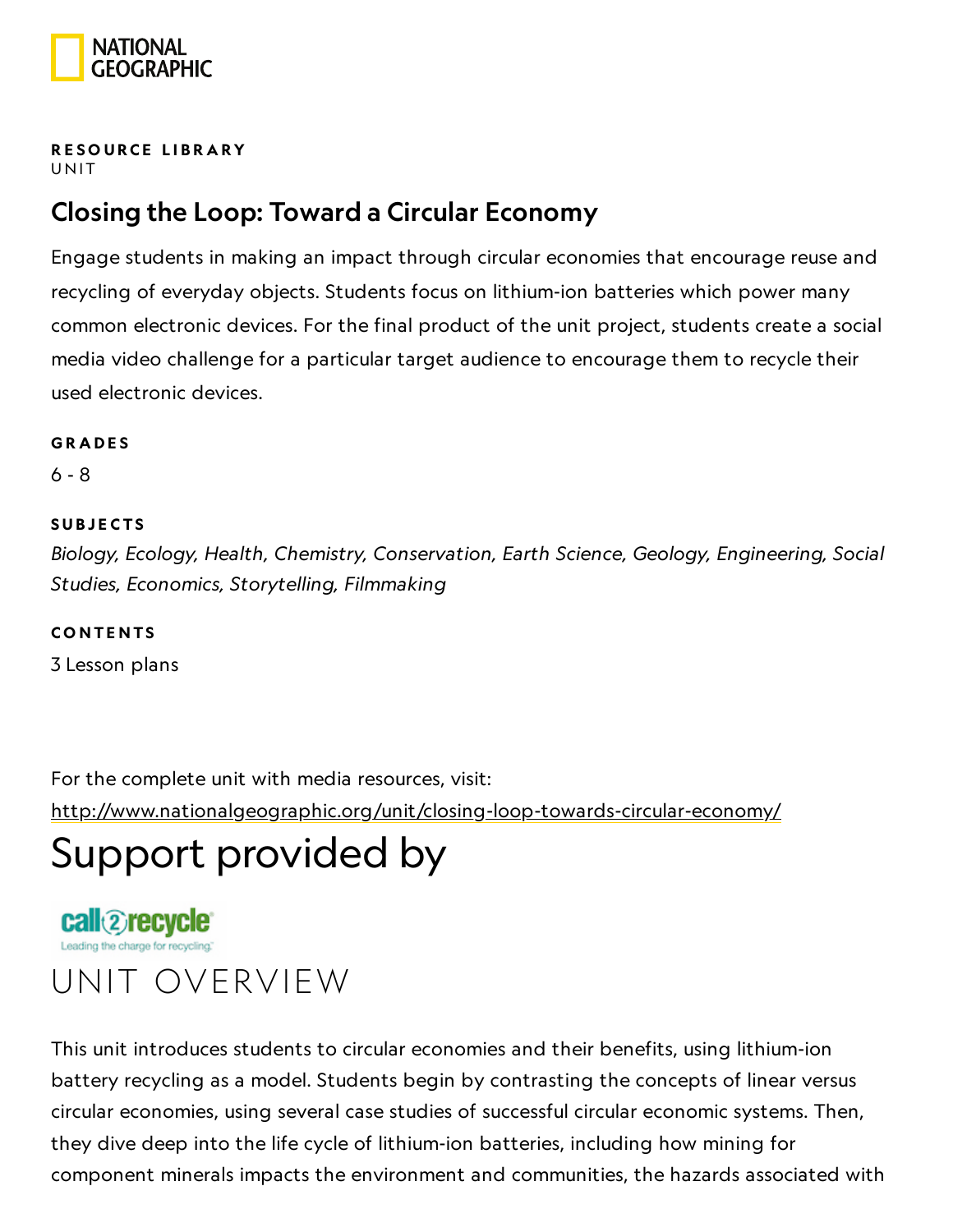improper disposal of lithium-ion batteries, and the circular process of properly collecting and recycling lithium-ion batteries from the devices that commonly contain them. Finally, students design and launch a video challenge to be shared over social media, explaining to a target audience of their choosing what they have learned and encouraging viewers to recycle their used electronic devices appropriately.

Use this Unit at a [Glance](https://media.nationalgeographic.org/assets/file/UnitAtAGlance_CircularEconomy.pdf) to explore a brief outline of the materials included in this resource.

Unit Driving Question: How can we make our economy more circular, and why does it matter? LESSON 1: THE CIRCLE OF STUFF | 3 HRS 45 MINS



Students are introduced to the concept of a circular economy and how it contrasts with the linear economies that prevail for many products. Students connect to these ideas by considering the life cycle of their favorite belonging, learning key aspects of reusing and redesigning products and processes, and engaging with case studies of successful circular economic systems.

### LESSON 2: THE SECRET LIVES OF BATTERIES | 3 HRS 20 MINS

D

Students engage with a variety of multimedia resources to determine the benefits and challenges of using and disposing of lithium-ion batteries. They complete a Circular Economy Analyzer about lithium-ion batteries and create the storyboard and script for their video challenge that comprises the final product for the unit project.

LESSON 3: SPREAD THE WORD TO MAKE AN IMPACT | 2 HRS 55 MINS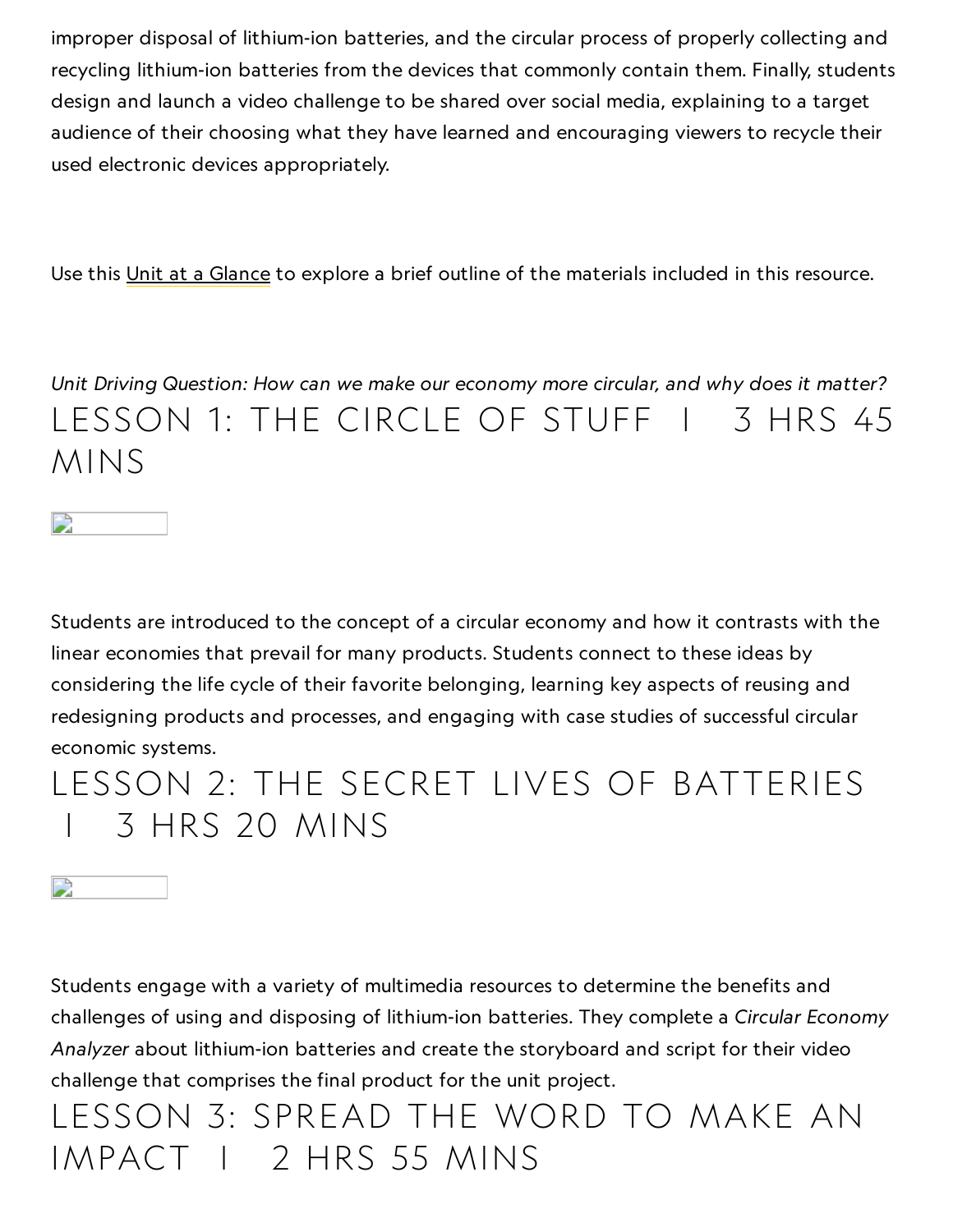$\Box$ 

As the culmination of the unit, students leverage what they have learned about recycling lithium-ion batteries and circular economies to peer review, finalize, produce, and present their video challenges for the unit project.

### BACKGROUND & VOCABULARY

## Vocabulary

| Term              | Part of       | <b>Definition</b>                                                                        |
|-------------------|---------------|------------------------------------------------------------------------------------------|
|                   | <b>Speech</b> |                                                                                          |
| circular          | noun          | a system of production that extends the lifespan of consumer goods by maximizing         |
| economy           |               | reusing and recycling, and minimizing throwing things away.                              |
| collection        | noun          | gathering used materials for recycling or waste disposal.                                |
| conservation      | noun          | principle that matter cannot be created or destroyed; it can only change form.           |
| of matter         |               |                                                                                          |
| consumable        | noun          | something that can be used up (consumed), such as food or fuel.                          |
| consumption noun  |               | process of using goods and services.                                                     |
| distribution      | noun          | the way something is spread out over an area.                                            |
| downcycling       | verb          | recycling material to make a product that is of lower quality than the original.         |
| e-waste           | noun          | electronic devices or their parts that have been thrown away.                            |
| economy           | noun          | system of production, distribution, and consumption of goods and                         |
|                   |               | services.                                                                                |
| extraction        | noun          | process by which natural resources are extracted and removed from the                    |
|                   |               | earth.                                                                                   |
| greenhouse<br>gas | noun          | gas in the atmosphere, such as carbon dioxide, methane, water vapor,                     |
|                   |               | and ozone, that absorbs solar heat reflected by the surface of the Earth,                |
|                   |               | warming the atmosphere.                                                                  |
| hierarchy         | noun          | identification of certain actions or items as having greater or lesser relative impacts. |
| landfill          | noun          | site where garbage is layered with dirt and other absorbing material to                  |
|                   |               | prevent contamination of the surrounding land or water.                                  |
| linear            | noun          | system where raw materials are collected and transformed into products, which are        |
| economy           |               | eventually discarded as waste.                                                           |
| lithium           | noun          | chemical element with the symbol Li; the lightest metal known, often used in lithium-    |
|                   |               | ion batteries.                                                                           |